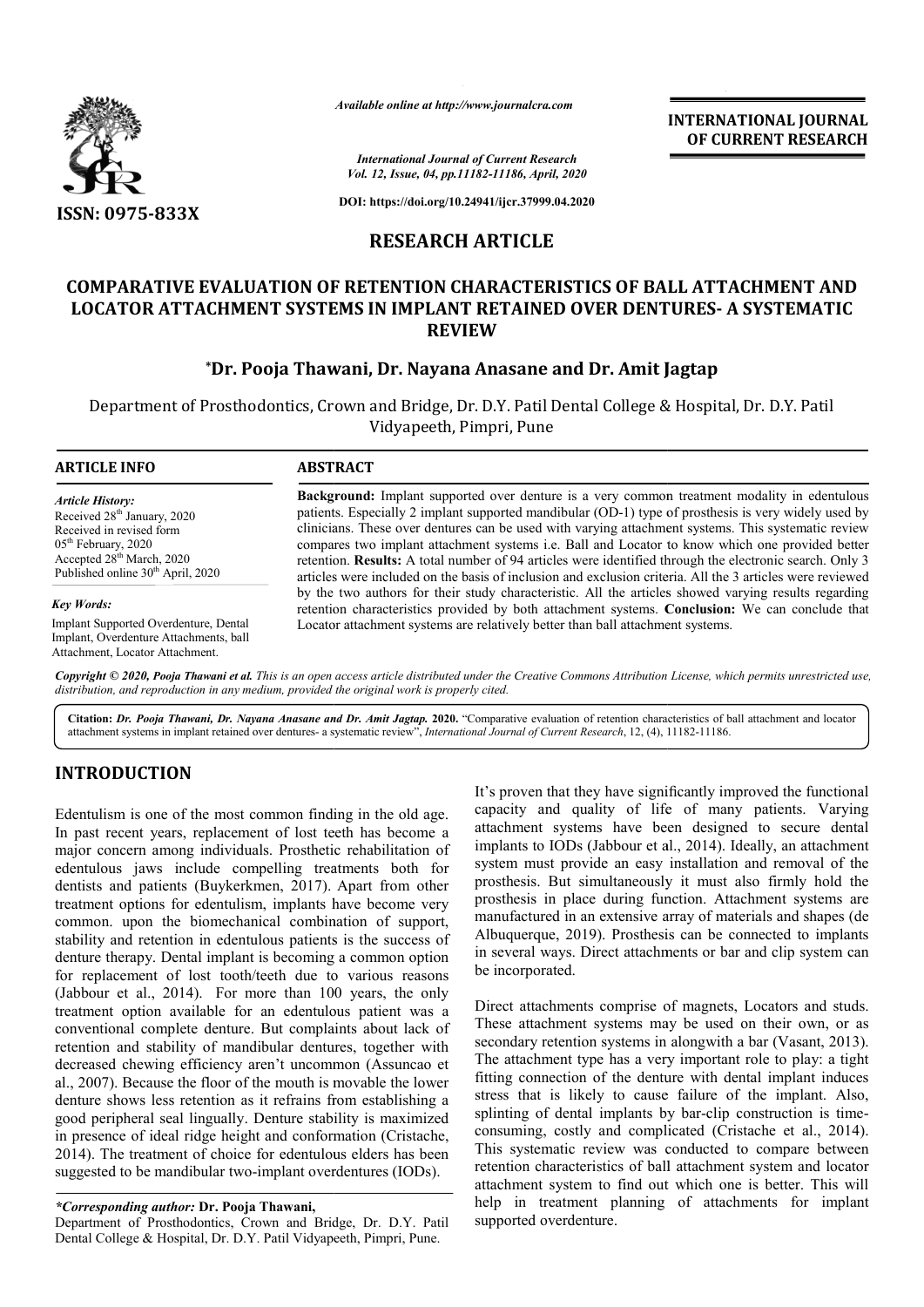# **MATERIALS AND METHODS**

### **ELIGIBILITY CRITERIA**

#### **Inclusion criteria:**

- All the randomized control trials evaluating retention characteristics of ball attachment systems and locator attachment systems.
- All the clinical studies evaluating retention characteristics of ball attachment systems and locator attachment systems.
- Articles in English language or the ones that can be translated to English.
- All the studies comparing retention characteristics of ball attachment and locator attachment systems.
- All the studies conducted between 2009 to 2019.

### **Exclusion criteria**

- All the studies conducted in vitro.
- All the narrative reviews, case-reports, abstracts, letters to editors, editorials and animal studies.
- All the letter to editor.
- All the articles published in languages other than English which cannot be translated.

#### **PICO**

- **P** (population) Patients with implant-retained overdenture.
- **I** (intervention) Implant with Ball attachment system.
- **C** (comparison) Implant with Locator attachment system.
- **0** (outcome) Retention characteristics.
- **0** (outcome) Retention characteristics.

**Information sources:** Literature search strategy was developed using keywords related to dental implants, overdenture, implant supported overdenture, attachment system, ball attachment system and locator attachment system. Data was searched from PubMed, Google scholar, Hinari and Cochrane library from January  $1<sup>st</sup>$  2009 to October 31 $<sup>st</sup>$  2019.</sup> Cross references were checked from relevant articles. Hand searching was done for the articles when the full text of the articles was not available through electronic databases.

Search: PubMed, Google scholar, Hinari and Cochrane library were the databases used to complete the search for all full text articles available from January  $1<sup>st</sup>$  2009 to October 31 $<sup>st</sup>$  2019.</sup> Articles were restricted to English language only. Using the review of literature the keywords to carry out the search were decided. The search strategy used for searching articles in PubMed were Prosthesis Retention AND Denture Precision Attachment, Retention AND "locator attachment" AND "implant retained overdenture" and Retention AND "ball attachment" AND "implant retained over denture".

#### **Search Engines**

Pub Med Google Scholar Hinari Cochrane

With the help of an expert a Microsoft excel sheet was prepared for standardized data extraction.

Initial few entries were made in the Excel and it was reviewed by an expert. Any denial amongst the authors was resolved by discussion. Predetermined criterias for extracting the data were as under:-

- The major interest was to obtain the baseline and retentive values for different attachment systems.
- Follow up period from baseline and 1 week post insertion was considered.

# **RESULTS**

#### **STUDY SELECTION**

One review author (PT) independently screened the titles and abstracts obtained by search strategy and included them if they met the inclusion criteria. Later full texts of all the included studies were obtained. After obtaining the full texts of the articles they were screened by reading the whole article and then decided if they met the inclusion criteria. Whenever there was uncertainty regarding any study to be eligible for inclusion, the problem was resolved by discussing it with the second author (NA). Finally, the search yielded 3 studies to be included in systematic review. All the excluded studies were recorded with reason for exclusion for each study. None of the authors were blinded to the journal titles, study authors or the institutions where the studies were conducted.

## **DISCUSSION**

Implant supported overdenture is a very common treatment modality in edentulous patients. Especially 2 implant supported mandibular (OD-1) type of prosthesis is very widely used by clinicians. According to the York Consensus 2009, the ideal first treatment option in an edentulous mandible should always be atleast 2 implant supported (OD-1) prosthesis. The overdentures are used with varying attachment systems. The present systematic review was commenced with the aim to find out which implant attachment system amongst Ball and Locator provided better retention. This review consisted of 3 such articles which compare these 2 systems. Cakarer S et al (2011) conducted a study among 36 edentulous patients for the prosthetic restoration of the maxilla or the mandible using 95 implants. Prosthetic complications including, replacements of O-ring attachment and retention clips, fractured overdentures, implant failures, poor oral hygiene maintenance, mucosal enlargements, fractured attachments, loss of retention and dislodgement of attachments were recorded and evaluated. The recall visits were scheduled at 3, 6, 12 months and annually thereafter. The attachment systems incorporated in the study were ball, bar and Locator. Within the limitations of this study, they concluded that all the attachment systems proved to be useful. No significant difference was noticed between the attachment systems related to implant failure, replacement of the attachment and fractured overdentures. They concluded that considering the rate of complications witnessed in clinical practice, Locator attachment proved to be more advantageous compared to ball and bar attachment sytems. Jabbour Z et al (2014) conducted a study in 24 patients and was divided in 2 phases of 12 months each. At phase 1, patients randomly received either two new ball attachments (Retentive Anchor [RA], ref 048.439,Straumann,Burlington,ON,Canada) with gold matrices (Goldmatrix, ref 048.410, Straumann) or two new cylindrical stud Locator attachments (Locator [LA], Zest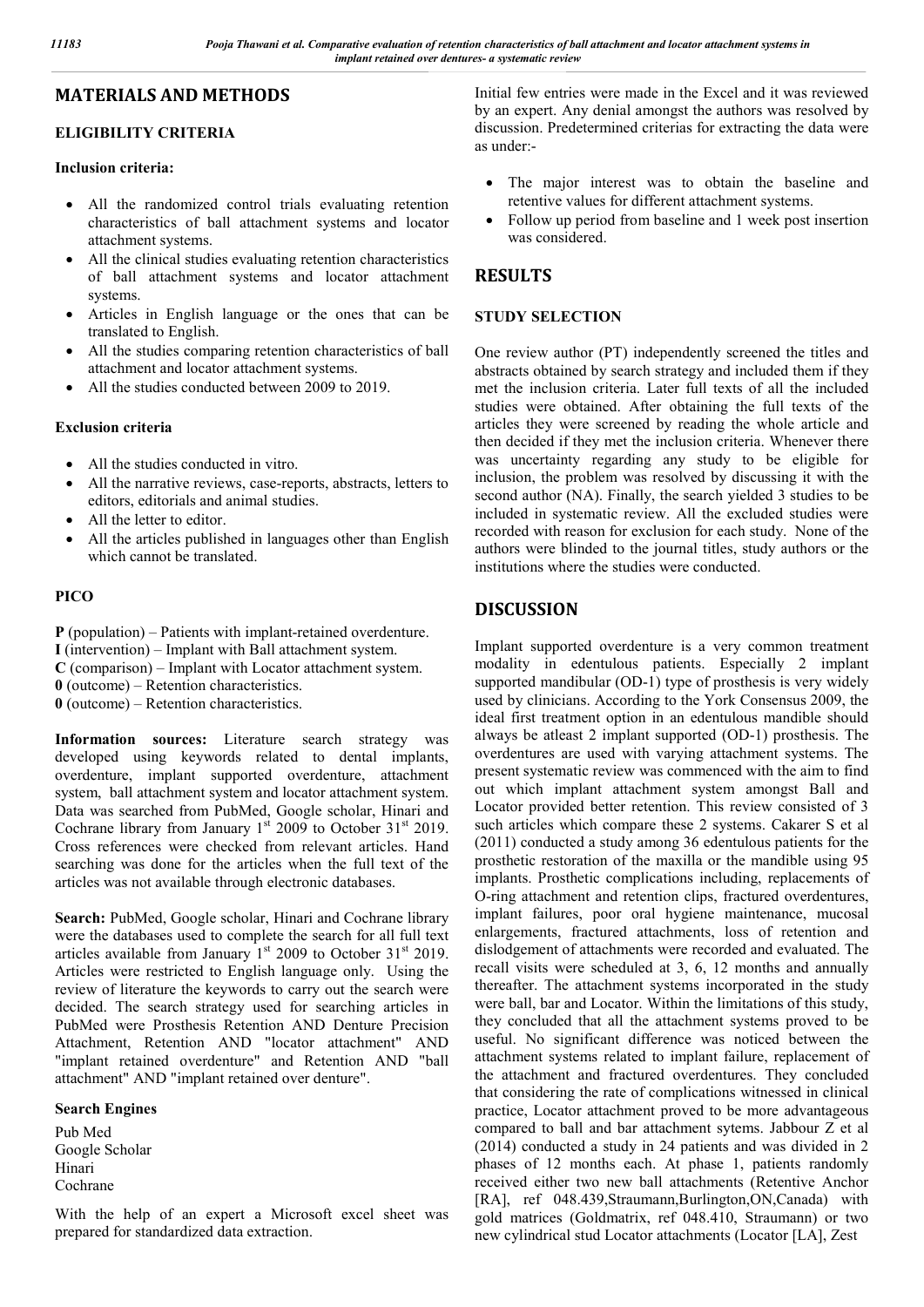

**Figure1. Depicts the process of selecting the articles and excluding them at each step. 94 Records were identified through the data search using search strategy in Pub Med. Through Google scholar 3 articles were selected based on titles. Total articles number arrived to be 97. Second step was screening through the titles and after screening 76 articles were excluded because they were not related to the objectives of the systematic review. Some articles mentioned studies done in vitro or on acrylic models whereas, some mentioned materials other than ball and Locator attachments. 21 articles which remained were screened for duplicates manually. Out of 21 articles, three articles were found to be duplicates and hence remaining 18 articles were screened through abstracts as a next step. Finally, 3 articles were screened for full text. At the end 3 studies remained which underwent qualitative synthesis.**

| <b>Search Strategy</b>                                                   | Articles in hits | Selected articles |
|--------------------------------------------------------------------------|------------------|-------------------|
| Prosthesis Retention AND Denture Precision Attachment                    | 14               |                   |
| Prosthesis retention AND denture overlay                                 | 52               |                   |
| Retention AND locator attachment AND implant retained over denture       |                  |                   |
| clocator attachment OR ball attachment AND implant retained over denture | 21               |                   |
| Retention AND ball attachment AND implant retained over denture          |                  |                   |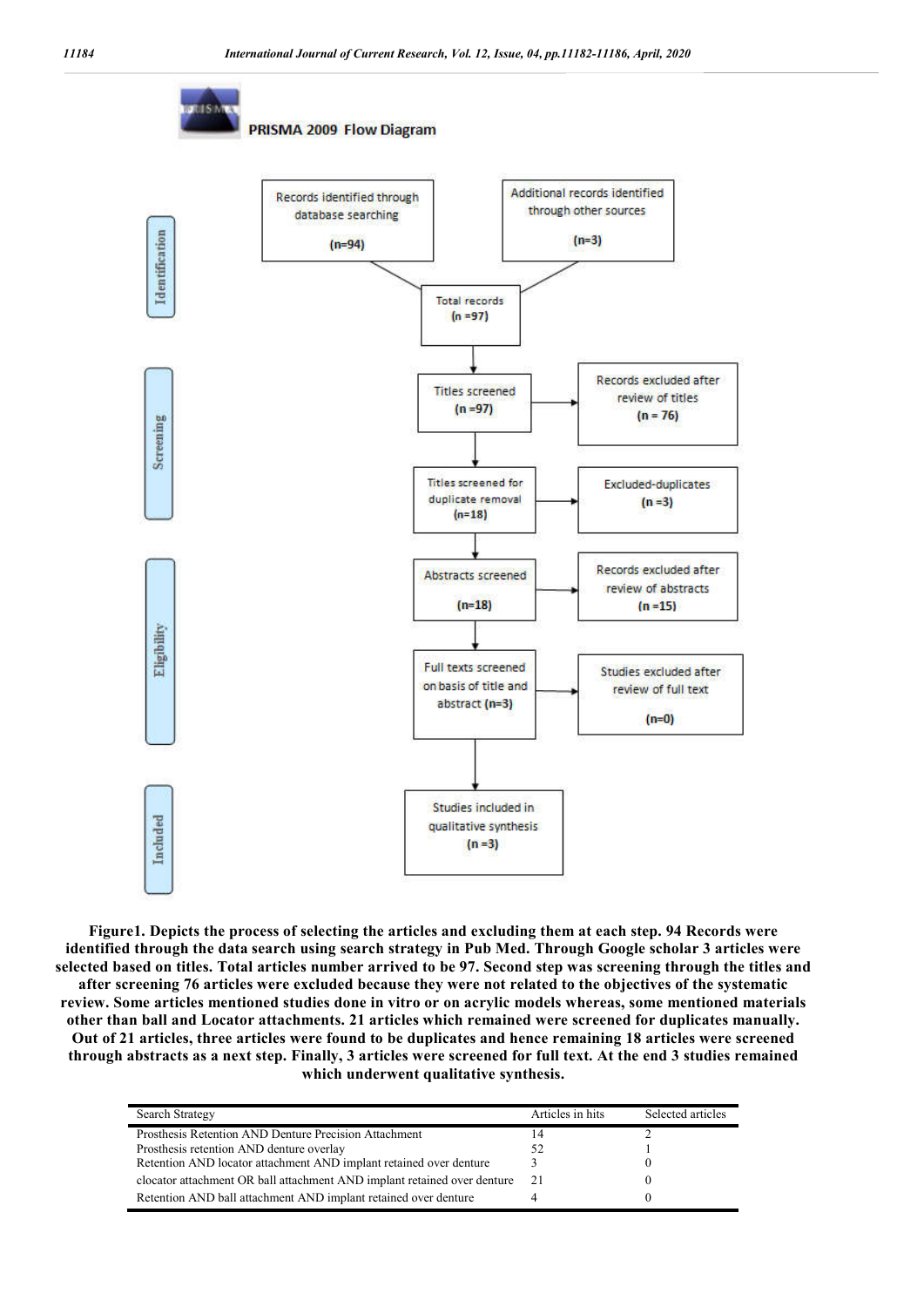*11185 Pooja Thawani et al. Comparative evaluation of retention characteristics of ball attachment and locator attachment systems in implant retained over dentures- a systematic review*

|                     | subid Ador             | ta | kansafthslaunal interester Consarion<br><b>Untainplant</b><br><b>Dentist mand Related</b> |                   |                                | simple stell (ample stell) | <b>Veladients</b><br>adatation | Retention dramaterials: |                                          | Retent tore focus on total CCATCH |   |                 |     | Retention doctor entries RETENTI (EA NEVER) |    |           |    | Results               | Renato |
|---------------------|------------------------|----|-------------------------------------------------------------------------------------------|-------------------|--------------------------------|----------------------------|--------------------------------|-------------------------|------------------------------------------|-----------------------------------|---|-----------------|-----|---------------------------------------------|----|-----------|----|-----------------------|--------|
|                     |                        |    |                                                                                           |                   |                                |                            |                                |                         | Interestion Comparter Meal (20)<br>Renty |                                   |   | Visan (I) 52(I) |     | Man (C) 50(C)                               |    | Mar (C)   | 20 |                       |        |
|                     |                        |    |                                                                                           |                   |                                |                            |                                |                         |                                          | LetSde                            |   | Reference       |     | <b>LitSde</b>                               |    | Refrision |    |                       |        |
| <b>Ulabhar2rtal</b> |                        |    | ZDBisson                                                                                  |                   | International End Archiviacion | z                          | <b>Distanctor</b> Listr        |                         | katur                                    |                                   |   |                 |     |                                             |    |           |    | Increase in labid     |        |
|                     |                        |    |                                                                                           |                   |                                |                            |                                |                         |                                          |                                   |   |                 |     | <b>RKEI</b>                                 |    |           |    |                       |        |
|                     |                        |    |                                                                                           |                   |                                |                            |                                |                         | <b>Barlow</b>                            | 43                                | п | 34              | 15  | EJ                                          | 75 | 珏         | 57 | <b>Inplant</b>        |        |
|                     |                        |    |                                                                                           |                   |                                |                            |                                |                         |                                          |                                   |   |                 |     |                                             |    |           |    | argulationcauses      |        |
|                     |                        |    |                                                                                           |                   |                                |                            |                                |                         | Nerk1                                    | 亚                                 | Σ | 35              | æ   | 亚                                           | 65 | 28        | Đ  | spotcational          |        |
|                     |                        |    |                                                                                           |                   |                                |                            |                                |                         |                                          |                                   |   |                 |     |                                             |    |           |    | et entor on           |        |
|                     |                        |    |                                                                                           |                   |                                |                            |                                |                         | Month <sub>3</sub>                       | Ш                                 | e | 33              | ъ   | 型                                           | m  | 国         | 蜸  | Locator               |        |
|                     |                        |    |                                                                                           |                   |                                |                            |                                |                         |                                          |                                   |   |                 |     |                                             |    |           |    | atchret<br>stentia de |        |
|                     |                        |    |                                                                                           |                   |                                |                            |                                |                         | Month 6                                  | w                                 | 岳 | 35              | я   | 215                                         | Đ  | 巫         | S. | <b>Islat zinet</b>    |        |
|                     |                        |    |                                                                                           |                   |                                |                            |                                |                         |                                          |                                   |   |                 |     |                                             |    |           |    | sten.                 |        |
|                     |                        |    |                                                                                           |                   |                                |                            |                                |                         | Vorb 12                                  | 3ē                                | B | п               | Я   | 215                                         | 98 | л         | Ξ  |                       |        |
|                     |                        |    |                                                                                           |                   |                                |                            |                                |                         |                                          |                                   |   |                 | 所収証 |                                             |    |           |    |                       |        |
|                     |                        |    |                                                                                           |                   |                                |                            |                                |                         |                                          |                                   |   |                 |     |                                             |    |           |    |                       |        |
|                     |                        |    |                                                                                           |                   |                                |                            |                                |                         | Reder                                    | 避                                 | п | 37              | 54  | 玉                                           | 53 | 妾         | 石  |                       |        |
|                     |                        |    |                                                                                           |                   |                                |                            |                                |                         | <b>Medd</b>                              | E.                                | ē | Ш               | 7   | 亚                                           | 55 | 狠         | 骐  |                       |        |
|                     |                        |    |                                                                                           |                   |                                |                            |                                |                         | Vorb 3                                   | 遜                                 | п | ВA              | S.  | IJВ                                         | ÷  | 亚         | 2  |                       |        |
|                     |                        |    |                                                                                           |                   |                                |                            |                                |                         | Vorb 6                                   | Б                                 | п | Ы               | B   | 345                                         | 92 | в         | 謀  |                       |        |
|                     |                        |    |                                                                                           |                   |                                |                            |                                |                         |                                          |                                   |   |                 |     |                                             |    |           |    |                       |        |
|                     |                        |    |                                                                                           |                   |                                |                            |                                |                         | Vorb 12                                  | 16                                | s | 15              | ъ   | э                                           | m  | л         | 9  |                       |        |
|                     |                        |    |                                                                                           |                   |                                |                            |                                |                         |                                          |                                   |   |                 |     |                                             |    |           |    | ket last a finent     |        |
|                     |                        |    |                                                                                           |                   |                                |                            |                                |                         |                                          |                                   |   |                 |     |                                             |    |           |    | vens only             |        |
|                     |                        |    | <b>DirectCral Inplate Retentive</b>                                                       |                   |                                |                            | By field table analysis.       |                         |                                          |                                   |   |                 |     |                                             |    |           |    | produced.             |        |
|                     | 20state et à           |    | 20 league                                                                                 | <b>Industrial</b> | <b>brater</b>                  | ы                          | 23Britanneed 2001              |                         |                                          |                                   |   |                 |     |                                             |    |           |    | quiyed.               |        |
|                     |                        |    |                                                                                           |                   |                                |                            |                                |                         |                                          |                                   |   |                 |     |                                             |    |           |    | <b>Verylates</b>      |        |
|                     |                        |    |                                                                                           |                   |                                |                            |                                |                         |                                          |                                   |   |                 |     |                                             |    |           |    | ver exacted           |        |
|                     |                        |    |                                                                                           |                   |                                |                            |                                |                         |                                          |                                   |   |                 |     |                                             |    |           |    | in the Ballgroup      |        |
|                     |                        |    |                                                                                           |                   |                                |                            |                                |                         |                                          |                                   |   |                 |     |                                             |    |           |    | adinte                |        |
|                     |                        |    |                                                                                           |                   |                                |                            |                                |                         |                                          |                                   |   |                 |     |                                             |    |           |    | <b>Light your</b>     |        |
|                     |                        |    |                                                                                           |                   |                                |                            |                                |                         |                                          |                                   |   |                 |     |                                             |    |           |    | arrests ened.         |        |
|                     |                        |    |                                                                                           |                   |                                |                            |                                |                         |                                          |                                   |   |                 |     |                                             |    |           |    | Hedy point            |        |
|                     |                        |    |                                                                                           |                   |                                |                            |                                |                         |                                          |                                   |   |                 |     |                                             |    |           |    | Locate take           |        |
|                     |                        |    |                                                                                           |                   |                                |                            |                                |                         |                                          |                                   |   |                 |     |                                             |    |           |    | attr                  |        |
|                     |                        |    | <b>ArdentaCral Patricips</b>                                                              |                   |                                |                            |                                |                         |                                          |                                   |   |                 |     |                                             |    |           |    | atatment              |        |
|                     | <b>Bickgrens et al</b> |    | 2000 of yOnglo Busi                                                                       | 図                 | <b>Littable</b>                | в                          |                                |                         |                                          |                                   |   |                 |     |                                             |    |           |    | 経験                    |        |
|                     |                        |    |                                                                                           |                   |                                |                            |                                |                         |                                          |                                   |   |                 |     |                                             |    |           |    |                       |        |
|                     |                        |    |                                                                                           |                   |                                |                            |                                |                         |                                          |                                   |   |                 |     |                                             |    |           |    |                       |        |

#### Data extraction sheet

Anchors, Escondido,CA,USA) with clear nylon inserts (ref 8524, Zest Anchors). They tested the effect of interimplant angulation on the loss of retention of two attachment systems that have different geometric shapes. Within the limitations of this study, they concluded that increased labial–lingual interimplant angulation seems to cause higher impact on loss of retention of Locator attachments than on ball attachments.

Cristache et al. (2014) conducted a study that was divided in 3 groups with a 5 year follow up. Group B being retentive anchor, group M being magnet attachments and group L being Locator attachments. No statistical difference was observed in the age groups, interimplant distance and height of in the lower canine region. No correlation was noticed between any group and the bone quality, bone amount, sex of the patient or length of the implant. Even in terms of period of edentulism no significant difference was observed between the groups. The number of maintenance recalls were 241 in 5 years, which were distributed as: 195 in Group B (184 in Subgroup B.1 i.e. Gold matrix and 11 in Subgroup B.2 i.e. Titanium matrix), 31 in Group L and 15 in Group M. Each patient in Subgroup B.1 needed activation of matrix at 6 months till a year. Amongst these there were 4 patients that needed matrix replacement (8 prosthetic components for 2 implants). No differences were statistically recorded amongst Subgroup B.2, Group L and Group M.

Three studies have been chosen in this review that comprised of both locator and ball attachment systems except it is still unclear as to which system serves better. One of the articles stated that Locator attachment proved to be a better system than ball attachments. But, one of the studies which is a 5 year follow up showed that initial investment as well as initial retention of both ball and Locator attachment systems were acceptable but in the long run magnets proved to be providing maximum patient satisfaction. While, another study stated that Locator attachment was more advantageous to ball attachment systems as at the end of 12 months there were no complications associated to them. As the number of the studies were low, and out of 15 studies 3 studies presented with retention characteristics, while other studies have incorporated other attachment systems as well as most of them were in vitro. Few other studies were questionnaire studies that depicted difficulties or change in quality of life of overdenture wearers.

**Limitations:** Total number of articles screened for full text are limited in number i.e, only 3 articles are screened in this systematic review.

**Conclusions:** We can conclude that Locator attachment systems are relatively better than ball attachment systems.